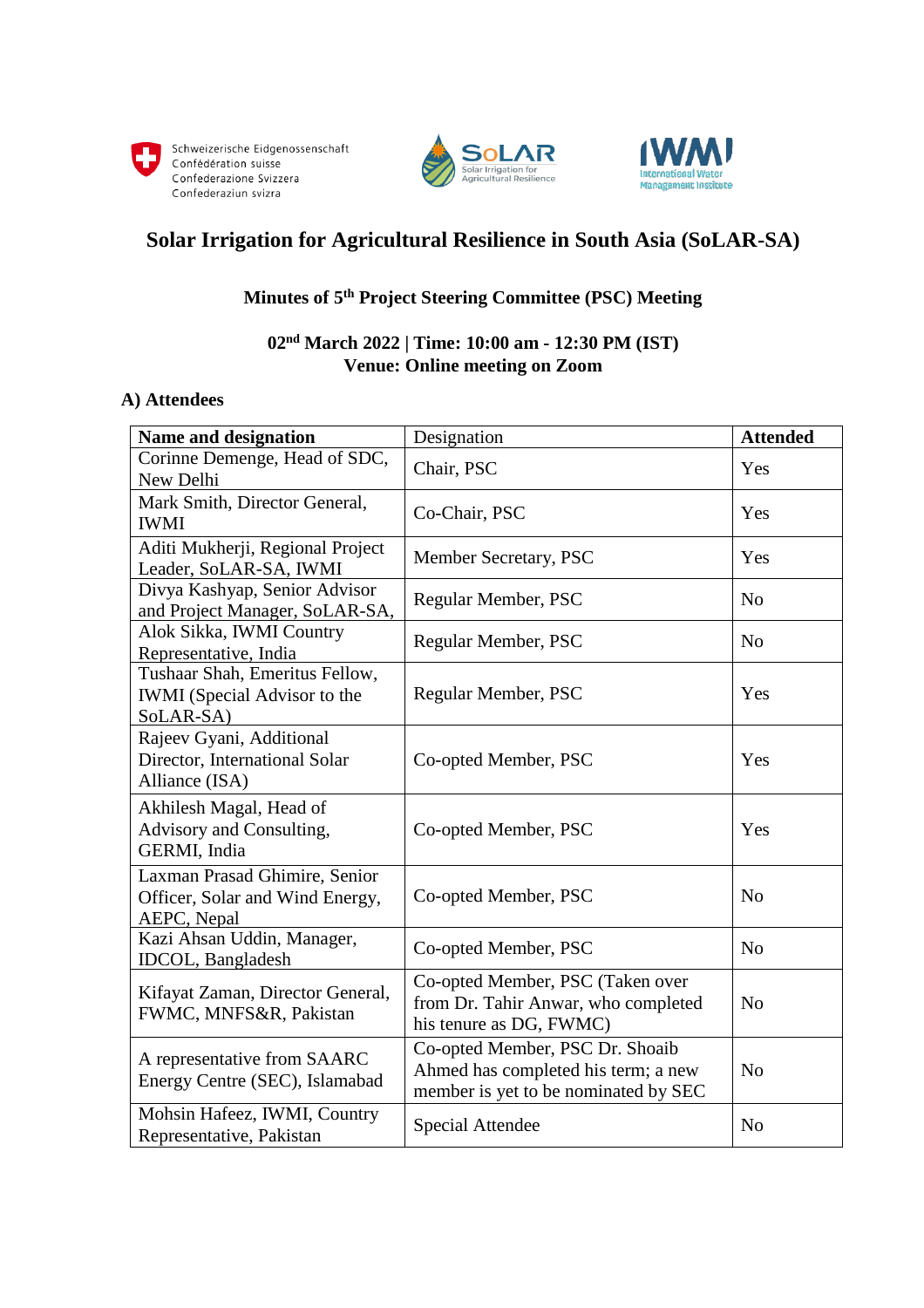*Abbreviations:* AEPC: Alternative Energy Promotion Centre, Nepal; FWMC: Federal Water Management Cell, Pakistan, GERMI: Gujarat Energy Research and Management Institute, India IDCOL: Infrastructure Development Company, Bangladesh; ISA: International Solar Alliance; IWMI: International Water

#### **B) Agenda**

#### **1. Welcome Remarks**

- Mark Smith, Director General, IWMI, and Co-Chair of SoLAR PSC, welcomed all
- $\bullet$  members to the 5<sup>th</sup> PSC Meeting. He commended the work progress made by the different country teams despite the covid-related challenges. While he acknowledged the delays in pilots and groundwater studies, he appreciated the ongoing data collection efforts. With the project being halfway through its four-year timeline, he emphasized that it is crucial to start converging the evidence of the project's (desired) outcomes. He also highlighted that the key partnerships built and preserved through the project will be significant in sustaining the excellent work in 2022. Lastly, he promised all the help and support needed for the smooth execution of the project in 2022.
- Corrinne Demenge, Chair of PSC, also expressed her satisfaction with the project's progress - the extent of data collection and the results obtained - under challenging circumstances. She emphasized the importance of finalizing the different datasets and intensifying the discussions on policy-level recommendations. She also suggested that the SoLAR project starts communicating the results from its groundwater components in India & Bangladesh and GESI in Nepal. In this context, she suggested coordinating with ISA to disseminate the research findings. She noted that the PSC members and partners like AEPC are already applying the insights from the project results in Nepal in adapting their future work modalities.
- Rajeev Gyani, Additional Director, ISA, highlighted the coordinating role played by ISA in different countries and expressed keen interest in collaborating further with IWMI. He acknowledged the delays due to Covid and hoped that this project's impact would be visible soon. He especially highlighted the technology-centric nature of the learnings from the project, which make them easily applicable across countries. He was hopeful that the SoLAR project would help develop a complete package around solar irrigation (SI).
- Laxman Prasad Ghimire, Senior Officer, Solar and Wind Energy, AEPC, Nepal, emphasized improving the focus of SI for women and the marginalized sections of society. He informed the panel that, based on the research findings of SoLAR, AEPC is already revising the price of SIPs and the subsidy delivery mechanism in Nepal. He expressed his pleasure at the micro-grid pilot being undertaken in close collaboration with AEPC and pledged his full support to the project.
- For Akhilesh Magal, Head of Advisory and Consulting, GERMI, India, this was the last SoLAR PSC he attended since he would be moving on from GERMI. He highlighted that the results from the project are significant for the entire country. He appreciated the efforts of detailed documentation of SI undertaken under the project. These will be useful for India's key renewable energy and power agencies. It will also help remove silos within different states, facilitate learning, and minimize teething mistakes. He suggested that SoLAR should engage with MNRE and help in tailoring the PM-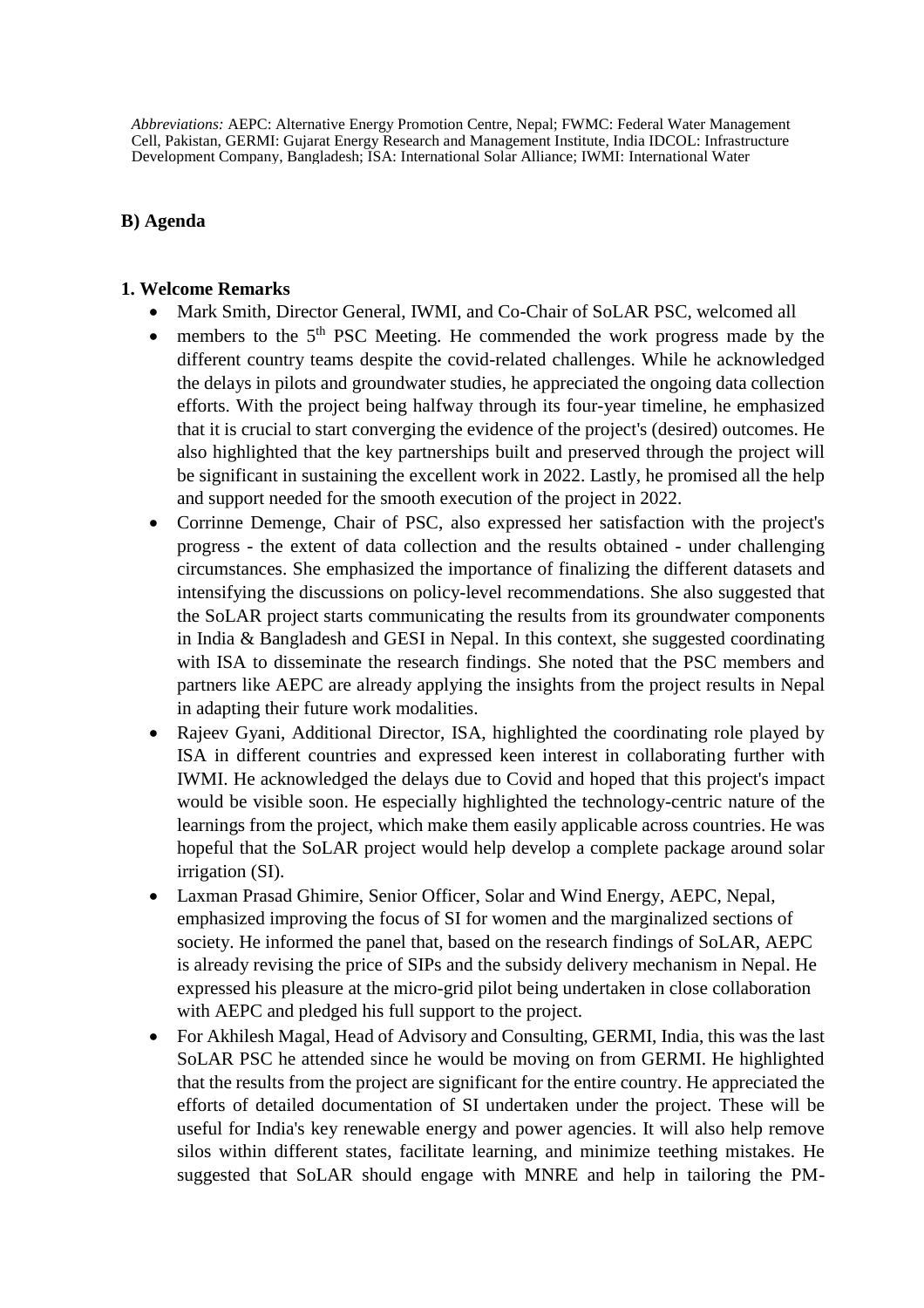KUSUM programmed to landscape variabilities for better adaptability and adoption. Lastly, he expressed gratitude towards IWMI and SED for their association and expressed his willingness to support the work in the future.

- Tushaar Shah, Emeritus Fellow, IWMI (Special Advisor to the SoLAR-SA), recommended that the SoLAR project continues to involve Akhilesh Magal in its steering committee to make use of his rich experience in the sector. He commented on the mixed results seen in SKY-Gujarat and expressed concerns about the designs of different programs such as PM-KUSUM and IDCOL in influencing outcomes. He highlighted the importance of the learnings from SKY, especially for policy and deliberations at the state level, and highlighted the potential of SoLAR in formalizing the future of SI.
- IWMI Country Representative, India, Alok Sikka, thanked Corinne and Mark for their understanding, support, and guidance during and after the Covid situation. He assured the members that results would be forthcoming by the next meeting and agreed with the importance of engaging with MNRE and other state agencies. He also suggested engaging with Asian Development Bank and other global partners to share our experiences through the ISA platform.

### **2. Work plan for Year 3 (2022-23)**

Aditi Mukherji, Project Lead, Solar-SA, presented the project's work plan for 2022-24. While answering the PSC's queries on outreach and dissemination, she informed the members that upcoming regional and national forums would be used to reach out to partners and other stakeholders like MNRE. The main emphasis of 2022 will be publishing research articles and policy briefs for outreach, apart from getting pilots and communication activities up and running.

#### **Salient points from Year 3 work plan**

#### **Bangladesh**

- o Completing the remaining SIP surveys for the upcoming seasons; publications on mitigation, livelihoods, and equity impacts of SIPs.
- o Scaling up pilot surveys keeping in view the changes in the IDCOL model and its comparability with other models.
- o Implementation of the demonstrations of Micro-Grid connections. Tentative plans of conducting an exposure visit to Gujrat.
- o Concluding field data collections and developing a policy brief on the impact of SIP on groundwater.

# **Nepal**

- o Completing proposed journal articles and policy briefs.
- o There are ongoing efforts to study country-specific emission factors in agriculture for different crops in Nepal in partnership with NDC.
- o Proposed national dialogues around the World water week

# **India**

o Groundwater component to focus on developing relationship between volumes extracted vis-a-vis energy used.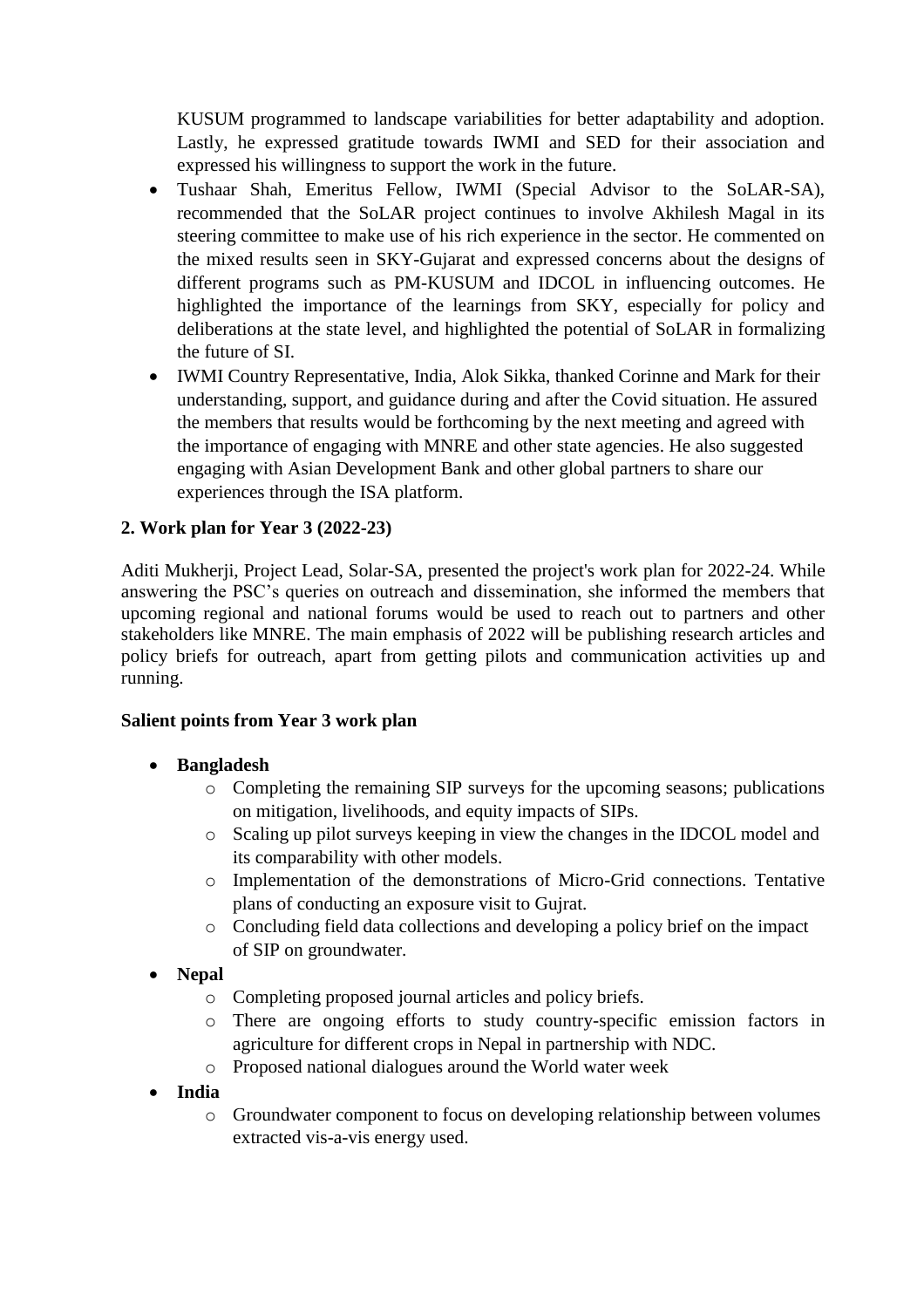- o The blog series has been started and published in the SoLAR newsletter. PSC members are encouraged to contribute.
- o The regional forum planned to share the findings from the SKY study.
- o 8 IF grantees are in operation. One more grant may be issued.
- **Pakistan**
	- o Constant coordination with PARC and other government agencies
	- o Ongoing talks with World Bank for potential collaboration to assess solar irrigation in Pakistan
	- o Focus on completing the pilots and groundwater data collection
- **Farmer Training** Training plans have been provided. India team has an extensive training set of more than 2000 farmers.
- **Regional training** The collaboration dialogues with IHE-Delft are in the process
- **Regional forums** It has planned to be held in a couple of months.

# **Some Key Achievements in Year 2 (2021):**

- **Bangladesh** 
	- $\circ$  Impact Evaluation (IE) & GESI work is going well, focusing on writing and publications.
	- o SoLAR baseline studies are helping IDCOL and AEPC write proposals to the World Bank & GCA.
	- o Groundwater instrumentation is completed, and data collection is ongoing.
	- o Scale and demonstration pilot works are very field-based and are picking up now.
	- $\circ$  The paperwork and permissions have been taken for the demonstration pilots and will be completed in a few months.
	- o The National forum conducted for Bangladesh work saw the World bank approaching IWMI for a scoping study on SIP business models.

# **India**

- o Groundwater instrumentation is completed, and data collection is ongoing with the help of INREM.
- o We have access to the SKY portal data from DisComs, which is being used for understanding determinants of adoptions of SIPs.
- o Large-scale training of farmers (2000+) across 48 feeders is now under progress with support from GERMI and GUVNL.
- o We will do the national forum in a month after significant data is collected and analyzed. We plan to include other agencies like MNRE and state agencies for dissemination.
- o According to the contract with GUVNL, prior coordination will be necessary before disseminating research findings.
- **Nepal**

.

- o The first component of the SoLAR work is completed, and the excellent work of the Nepal team is highly appreciated.
- o In addition to the targets, we conducted phone surveys and household surveys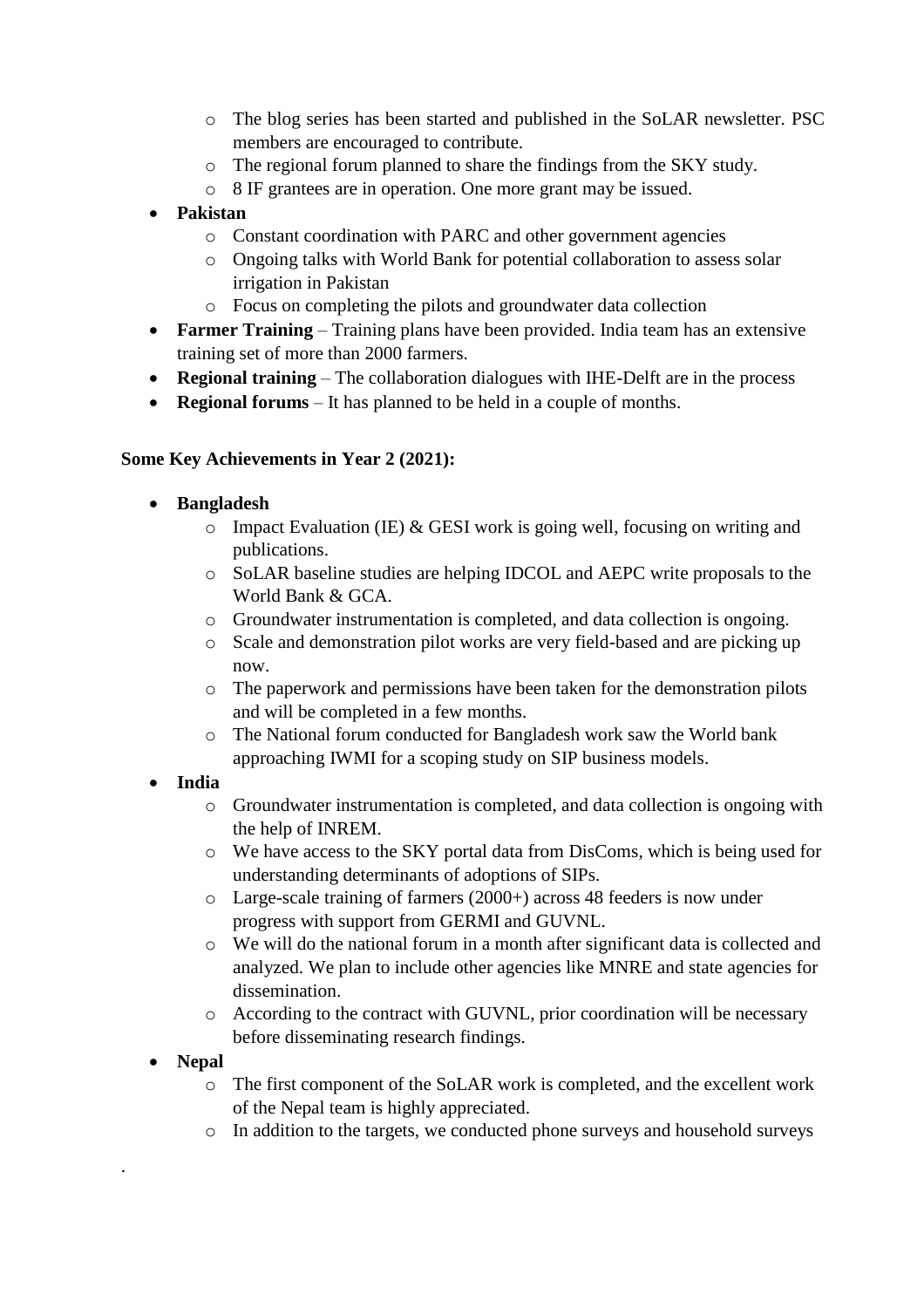- o The national forum was well attended, and AEPC is already adopt
- o ing research findings.
- o The demonstration pilot is in progress, and a 4-party MoU has been signed. A 10-member delegation will be visiting Gujrat for an exposure visit to Dhundhi and SKY in March 2022.

# **Pakistan**

- o The groundwater work is going well.
- o The demonstration pilot is in progress.
- o Training around farm-level water management was conducted with various stakeholders.

### **Regional forum and training**

- o This year, a regional forum is planned to facilitate sharing of findings with other agencies like MNRE and across different countries.
- o The discussions for conducting the regional training program are underway with IHE-Delft, with access to their portals and course certificates.

### **3. Discussion Highlights:**

Corinne encouraged participation from the other PSC members interested in helping with the project's next phase. She suggested coordination with ISA through regional forums and the possibility of involving IRENA for knowledge management and dissemination. She thanked Akhilesh for his contributions to the PSC and extended best wishes on behalf of all the PSC members.

Mark raised a query on the potential bottlenecks that SoLAR may face while balancing the twin tracks of completing field pilots and policy outreach. Aditi highlighted that the project would be strengthening its management and communication staff to ensure the smooth execution of the activities. The country leads and research teams will provide policy outreach, while the partners will ensure the completion of the pilot-related activities.

LP Ghimire expressed enthusiasm about the ongoing collaborations. Akhilesh expressed gratitude and extended support to help with any work in the southern states of India. He also suggested initiating dialogues with other development agencies like GIZ, promoting KUSUM to ensure cross-learnings and better advocacy.

Finally, Mark and Aditi thanked the PSC members and SDC for their support and flexibility in implementing the second part of the project.

*Meeting notes prepared by Dr. Manish Kumar, Consultant, IWMI.*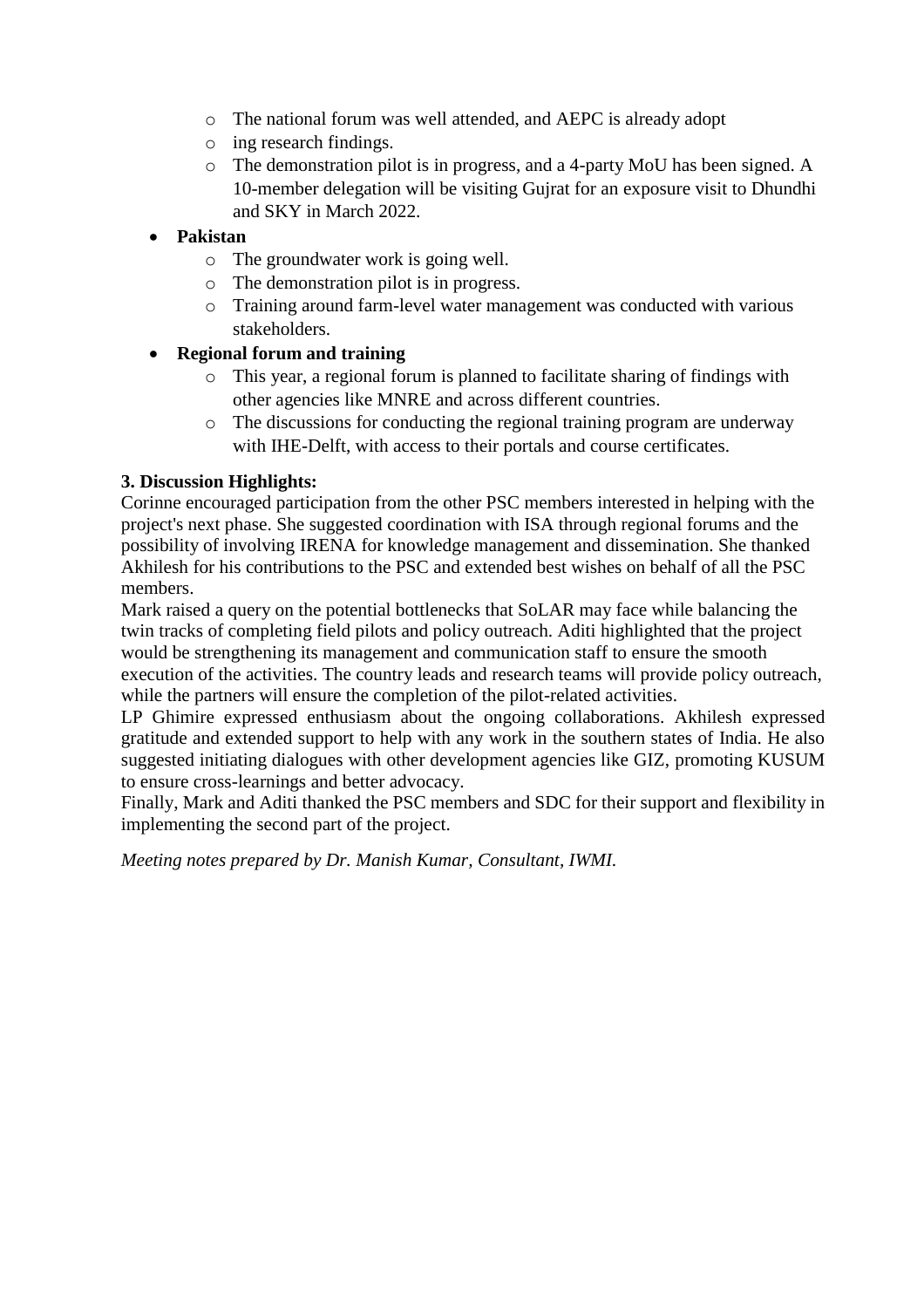# **Annexure 1: Activity wise progress**

| <b>Activity No.</b>                                                                                                         | <b>Deliverables that were</b><br>due in 2021                                                                                                                                                                                                 | <b>Status of deliverables</b><br>at the end of 2021                                                                                                                                                                                                                         | Plan for 2022                                                                                                                                                                                                                                              |  |  |
|-----------------------------------------------------------------------------------------------------------------------------|----------------------------------------------------------------------------------------------------------------------------------------------------------------------------------------------------------------------------------------------|-----------------------------------------------------------------------------------------------------------------------------------------------------------------------------------------------------------------------------------------------------------------------------|------------------------------------------------------------------------------------------------------------------------------------------------------------------------------------------------------------------------------------------------------------|--|--|
|                                                                                                                             | SIP level survey data<br>for three seasons in                                                                                                                                                                                                | Completed: Data<br>collected for $2nd$ (rabi),<br>$3rd$ (Kharif 1), and 4 <sup>th</sup><br>(Kharif 2) rounds and<br>baseline household<br>surveys with $~100$<br>households completed                                                                                       | SIP level database<br>for three seasons in<br>2022 (i.e., Rabi,<br>Kharif 2, Kharif 1).                                                                                                                                                                    |  |  |
| 1.1.1<br>Impact<br>evaluation and<br><b>GESI</b> case<br>studies of<br>existing and<br>new SIP<br>programs in<br>Bangladesh | 2021                                                                                                                                                                                                                                         | Compilation and<br>analysis of Household-<br>level and SIP level data<br>in the process.                                                                                                                                                                                    | Journal article<br>analyzing the impact<br>of SIP on farmers'<br>irrigation practices<br>(time, cost, yields)<br>and the heterogeneity<br>of the effects)                                                                                                  |  |  |
|                                                                                                                             | Baseline report + $Blog$<br>Post                                                                                                                                                                                                             | Completed: One<br>opinion piece was<br>published, and the<br>results were presented<br>at one international<br>conference.                                                                                                                                                  | Three Policy Briefs<br>(Mitigation potential<br>of SIPs in<br>Bangladesh, Impacts<br>of IDCOL SIP model<br>on farmers' incomes<br>and livelihoods, and<br>Equity impacts of<br>SIP <sub>s</sub> —who has<br>access and who<br>doesn't)                     |  |  |
|                                                                                                                             | Research article based<br>on analysis of policy<br>documents through<br><b>GESI</b> lens                                                                                                                                                     | In progress: Analysis<br>of policy documents<br>through a GESI lens<br>completed an article in<br>draft stages.                                                                                                                                                             | Part of a regional<br>research paper to be<br>completed by<br>October 2022                                                                                                                                                                                 |  |  |
| 2.1.1<br>Scale pilot for<br>testing different<br>SIP promotion<br>models in<br>Bangladesh                                   | Research article on the<br>modified topic:<br>Comparative case study<br>of other SIP promotion<br>models in Bangladesh<br>The case study report<br>on the implementation<br>Upazila permit policy<br>and its implications for<br><b>SIPs</b> | KIIs with officials<br>$\bullet$<br>of various<br>organizations<br>conducted<br>Field visits and<br>$\bullet$<br>FGDs were<br>conducted to<br>understand how<br>different SIP<br>modalities work.<br>The case study on<br>$\bullet$<br>the Upazila permit<br>dropped as the | Analysis of<br>$\bullet$<br>qualitative and<br>quantitative data<br>from KII and<br>FGD's<br>Journal article on<br>$\bullet$<br>the effect of SIP<br>on the<br>groundwater<br>market<br>Journal article on<br>$\bullet$<br>the different SIP<br>modalities |  |  |

**Table 1. Progress in planned activities in Bangladesh in 2021**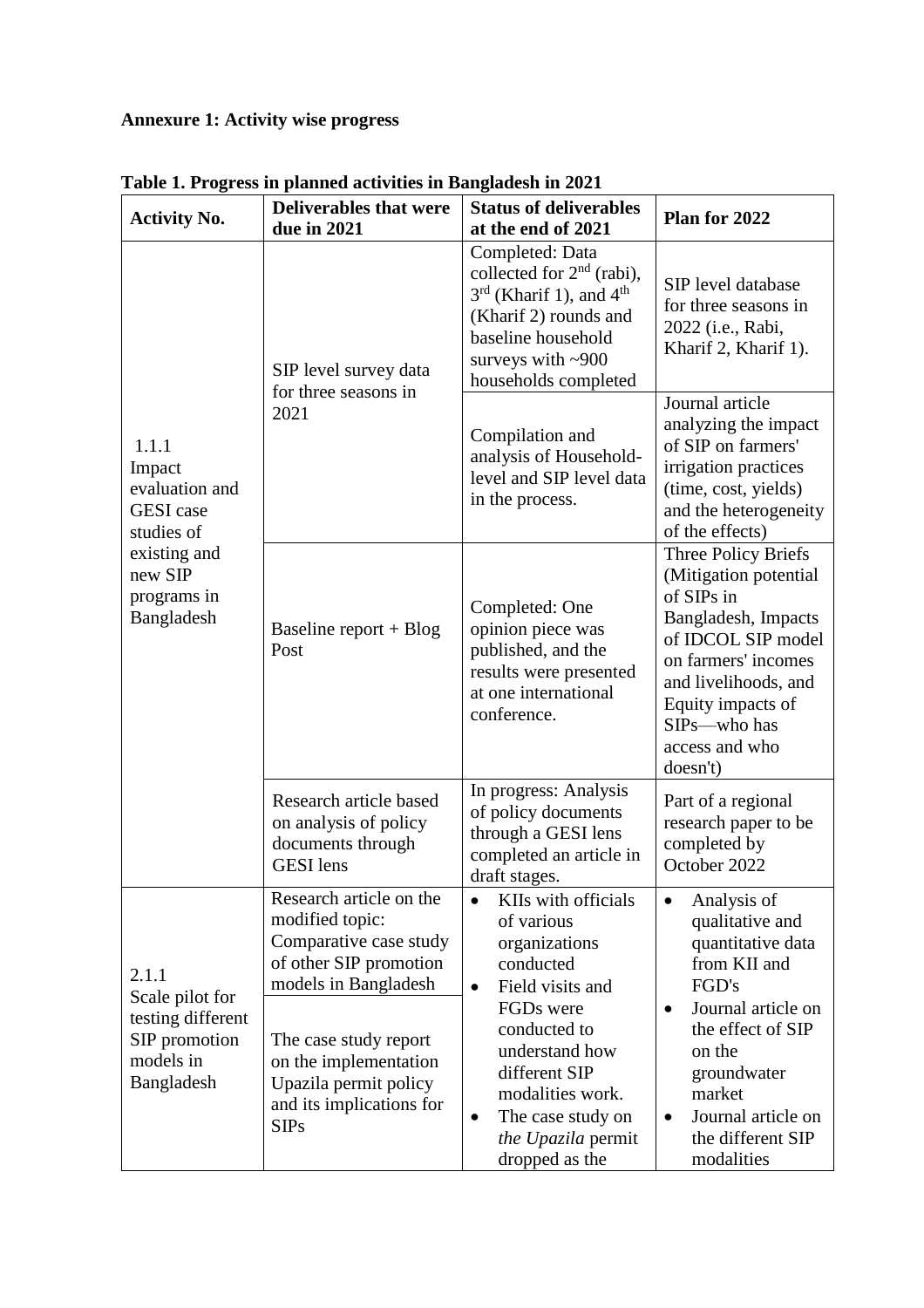|                                                                                                    |                                                                                                                                                             | permit system is<br>not yet<br>implemented<br>widely by the<br>government due to<br>COVID delays.                                                                                                                            |                                                                                                                                                                                                          |
|----------------------------------------------------------------------------------------------------|-------------------------------------------------------------------------------------------------------------------------------------------------------------|------------------------------------------------------------------------------------------------------------------------------------------------------------------------------------------------------------------------------|----------------------------------------------------------------------------------------------------------------------------------------------------------------------------------------------------------|
|                                                                                                    | Database on farmers'<br>pumps, wells,<br>groundwater, and water<br>management practices<br>in selected SIPs and<br>diesel plots in NW and<br>SW Bangladesh. | Survey of SIPs<br>$\bullet$<br>(collecting design<br>plans, field, and<br>farmer mapping)<br>conducted in<br>Northwest and<br>Southwest<br>Bangladesh.<br>Selection of 320<br>plots serving 235<br>farmers for<br>monitoring | Initial report on<br>groundwater use<br>comparison of solar<br>and non-solar<br>farmers and different<br>SIPs (same will be<br>expanded in 2023<br>with another season<br>data for final<br>publication) |
| 1.2.1<br>Groundwater-<br>related studies<br>embedded in<br>demonstration<br>pilot in<br>Bangladesh | Report on<br>instrumentation<br>installation and data<br>collection protocol.                                                                               | Methodology and<br>$\bullet$<br>monitoring<br>protocol for GW<br>sustainability<br>studies developed.<br>Carried out<br>$\bullet$<br>instrumentation in<br>selected SIPs<br>Completed training<br>of data operators          | Report/publication<br>on calibrated<br>groundwater model<br>for the region with<br>SIP upscaling<br>scenarios                                                                                            |
|                                                                                                    | Brief report on data<br>analysis of Kharif II<br>season.                                                                                                    | In progress                                                                                                                                                                                                                  | Report/publication<br>on calibrated vadose-<br>zone flow model<br>estimating irrigation<br>return flows                                                                                                  |
|                                                                                                    | Report on conceptual<br>soil and groundwater<br>model for the study area                                                                                    | Completed: Conceptual<br>model for groundwater<br>modeling in the project<br>areas was developed.                                                                                                                            | Blog posts and<br>regular contributions<br>to the SDC-SoLAR<br>$newsletter-$<br>throughout the year                                                                                                      |
| 2.2.1<br>Demonstration<br>pilots for grid<br>connection of<br><b>SIPs</b>                          | Detailed report on each<br>of the five grid<br>integration projects<br>with technical<br>parameters and socio-<br>institutional features<br>(IDCOL)         | Technical design<br>$\bullet$<br>and site selection<br>criteria for the grid-<br>integration pilot<br>were finalized, and<br>three sponsors<br>(Gazi, Wave, and<br>KHM) were<br>selected for the<br>pilot grid<br>connection | Compilation of<br>٠<br>SIP survey data<br>and field notes<br>from the<br>qualitative<br>interviews<br>Detailed report<br>٠<br>on each of the<br>five grid<br>integration<br>projects with                |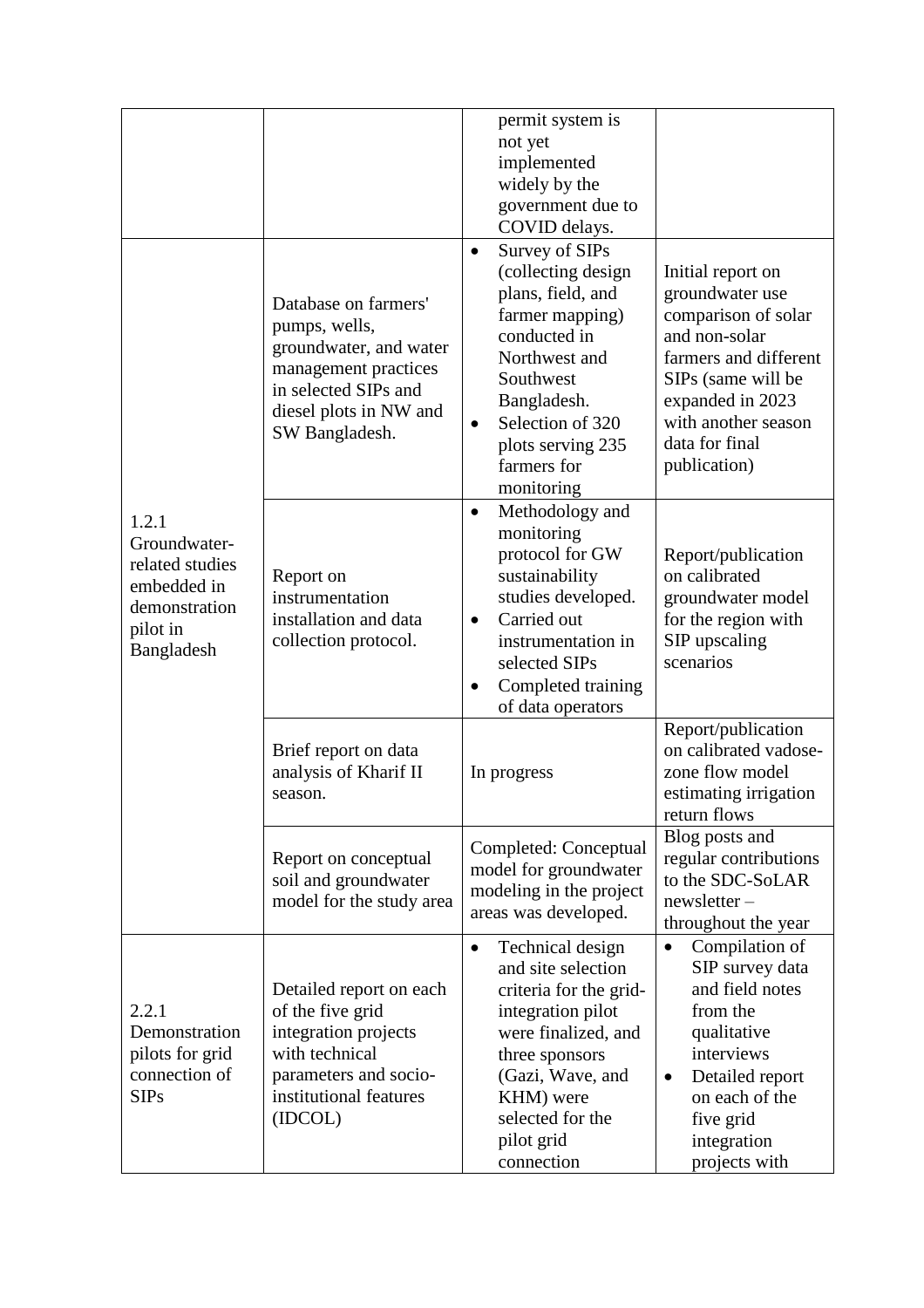|                                                          |                                                                                      | Includes 2 cluster<br>$\bullet$<br>locations (with 4<br>and 3 sites in each<br>cluster) and two<br>sites for net<br>metering<br>Contract signed<br>٠<br>with selected<br>sponsors for the<br>pilot and NOC<br>received from<br>respective utilities | technical<br>parameters and<br>socio-<br>institutional<br>features                                                                                                     |
|----------------------------------------------------------|--------------------------------------------------------------------------------------|-----------------------------------------------------------------------------------------------------------------------------------------------------------------------------------------------------------------------------------------------------|------------------------------------------------------------------------------------------------------------------------------------------------------------------------|
| 3.1.1<br>Training of local<br>technicians and<br>farmers | Country-specific farmer<br>training modules<br>development, training,<br>and reports | Bangladesh: Two<br>training completed                                                                                                                                                                                                               | Training modules<br>٠<br>to be developed<br>and<br>disseminated,<br>training<br>completed.<br>Training reports<br>٠<br>to be submitted<br>with details of<br>attendees |
| 3.2.2<br>National forums                                 | <b>National Forums</b>                                                               | <b>Online National Forum</b><br>webinars conducted in<br>Bangladesh                                                                                                                                                                                 |                                                                                                                                                                        |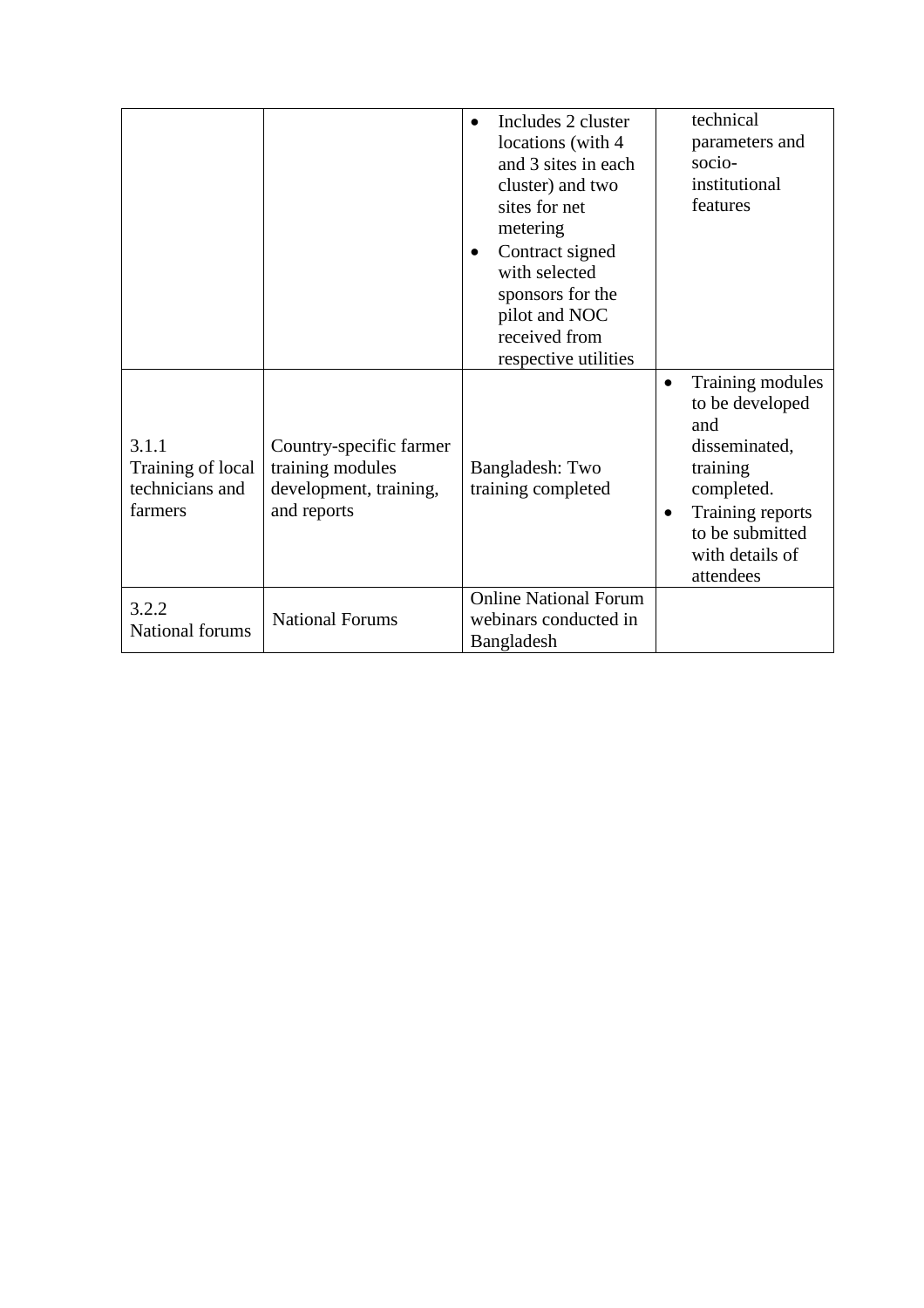| <b>Activity</b><br>No.                                          | <b>Deliverables that</b><br>were due in 2021                                                                                 | <b>Status</b>                                                                                                                                                                           | Plan for 2022                                                                                                                                                                                                                    |
|-----------------------------------------------------------------|------------------------------------------------------------------------------------------------------------------------------|-----------------------------------------------------------------------------------------------------------------------------------------------------------------------------------------|----------------------------------------------------------------------------------------------------------------------------------------------------------------------------------------------------------------------------------|
|                                                                 | Preliminary report<br>on groundwater<br>levels and trends in<br>SKY and non-SKY<br>areas                                     | <b>Partially Completed:</b><br>Ongoing monitoring<br>and collection of data<br>(groundwater<br>abstraction, crops,<br>groundwater levels)                                               | To be completed in 2022<br>in partnership with<br><b>INREM.</b><br>Data from another season<br>$\bullet$<br>to be collected for final<br>publication by October<br>2022                                                          |
|                                                                 | Census database on<br>farmers' pumps,<br>wells, groundwater,<br>and water<br>management<br>practices in selected<br>feeders. | <b>Partially Completed:</b><br><b>Instrumentation</b> was<br>done to monitor<br>groundwater<br>abstraction with four<br>feeders (2 SKY and 2<br>Non-SKY) in Anand<br>and Botad, Gujrat. | To be completed in 2022-<br>$\bullet$<br>2023 in partnership with<br><b>INREM.</b><br>Journal article reviewing<br>$\bullet$<br>and comparing<br>methodological approaches<br>to measure groundwater<br>abstraction (30-07-2022) |
| 1.2.2 GW<br>studies in<br>India                                 | Report on<br>instrumentation<br>installation and data<br>collection protocol                                                 | Completed                                                                                                                                                                               | No further instrumentation is<br>planned.                                                                                                                                                                                        |
|                                                                 | Report on<br>conceptual<br>groundwater model<br>$(31-08-2021)$                                                               | Secondary data<br>collection and primary<br>fieldwork were done<br>with Indian<br><b>Agriculture Research</b><br>Institute (IARI), Delhi                                                | Methodological note for<br>upscaling developed<br>groundwater abstraction-<br>energy relationship to other<br>feeders to estimate<br>groundwater use by November<br>2022                                                         |
|                                                                 | Brief report on data<br>analysis with draft<br>GW abstraction-<br>energy relationship<br>$(31-12-2021)$                      | Not completed                                                                                                                                                                           | Journal article on developed<br>groundwater-abstraction<br>energy relationships by June<br>2022                                                                                                                                  |
|                                                                 | Blog posts and<br>regular<br>contributions to the<br>SDC-SoLAR<br>$newsletter -$<br>throughout the year                      | Completed                                                                                                                                                                               | Blog posts and regular<br>contributions to the SDC-<br>SoLAR newsletter are to be<br>done                                                                                                                                        |
| 2.2.2 Scale<br>pilot on<br>institutional<br>aspects of<br>grid- | Compilation of<br>secondary data from<br>SKY web-portal and<br><b>GUVNL</b>                                                  | <b>MOU</b> with GUVNL<br>signed. Completed.<br>Database cleaned and<br>prepared.                                                                                                        | The research report on the<br>impact of SKY based on<br>household surveys by<br>September 2022                                                                                                                                   |
| connected<br>SIPs in<br>Gujarat,                                | Compilation of<br>primary and<br>secondary data                                                                              | Data is being<br>downloaded and<br>analyzed.                                                                                                                                            | Planned journal articles on:                                                                                                                                                                                                     |

Table 2. Progress in planned activities in India in 2021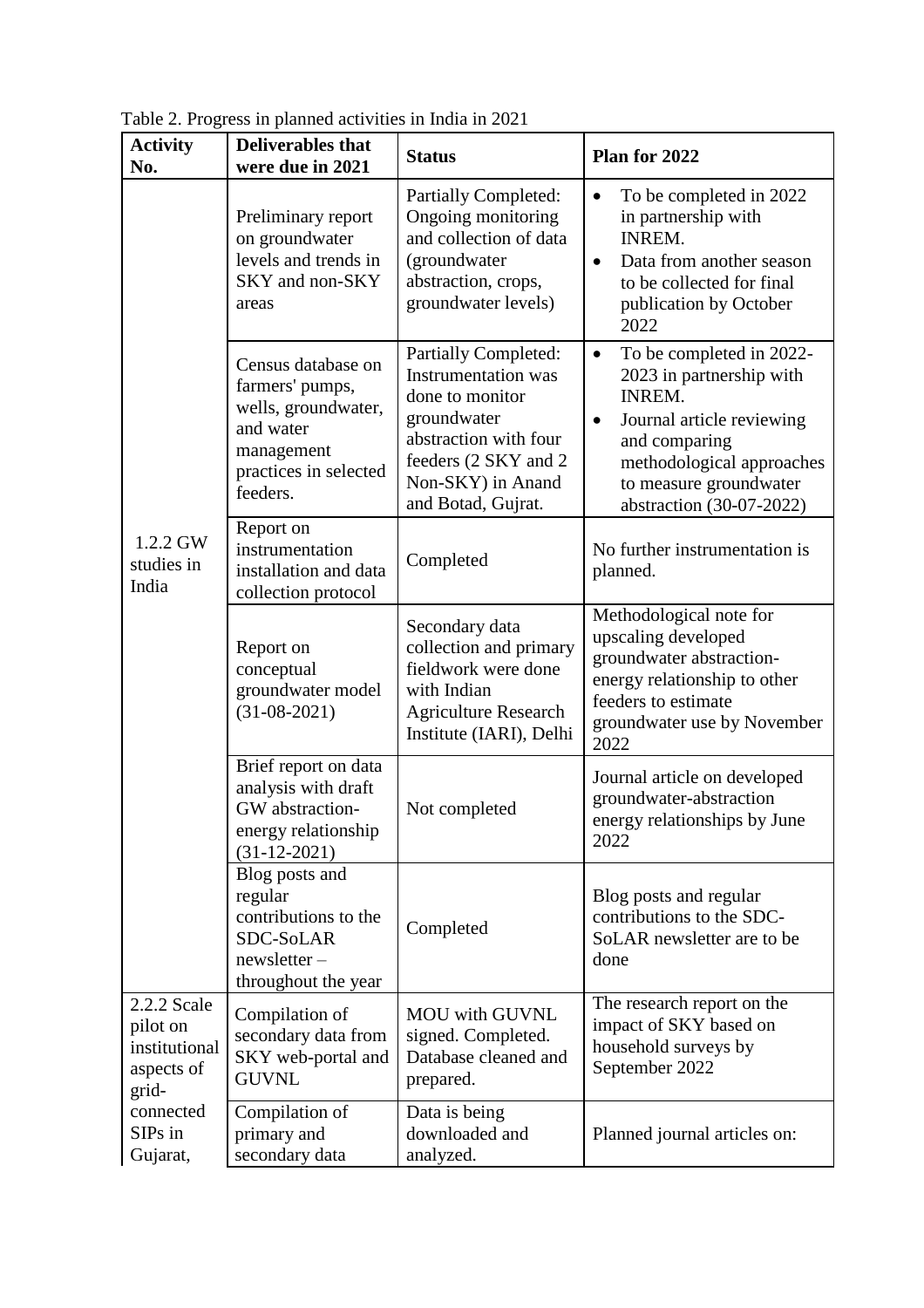| India                                   |                                                                        |                                                                                                                                                                                                 | Determinants of solar<br>generation submitted to a<br>journal<br>Determinants of electricity<br>use, groundwater pumping,<br>and electricity evacuation<br>to a journal                                                                                               |
|-----------------------------------------|------------------------------------------------------------------------|-------------------------------------------------------------------------------------------------------------------------------------------------------------------------------------------------|-----------------------------------------------------------------------------------------------------------------------------------------------------------------------------------------------------------------------------------------------------------------------|
|                                         | Technical<br>report/paper/blog<br>piece on SKY<br>feeder data          | Data analysis for two<br>journal articles – one<br>on determinants of<br>solar generation and<br>another on<br>determinants of<br>electricity use and<br>evacuation started.                    | An overview article on<br>$\bullet$<br><b>SKY: Lessons Learnt</b><br>2-3 policy briefs based on<br>$\bullet$<br>completed/published<br>research reports<br>Case study on the impact<br>$\bullet$<br>of SKY project on<br>informal water markets in<br>Central Gujarat |
|                                         | Preliminary report<br>on the impact of the<br>SKY program.             | Completed                                                                                                                                                                                       |                                                                                                                                                                                                                                                                       |
| 3.1.1<br>Training of<br>Lead<br>Farmers | Development of<br>Training Curricula,<br>including training<br>modules | Partially complete<br>MoU signed with<br><b>GUVNL</b> to train<br>2000+ Farmers in 45<br>sky feeders.<br>Training plan in RCT<br>mode completed and<br>included as a part of<br>MOU with GUVNL. | Training in coming months<br>under modified MOU with<br>GUVNL.<br>Signing MOU with<br>$\bullet$<br><b>GERMI</b><br>Training modules to be<br>$\bullet$<br>developed and<br>disseminated with GERMI                                                                    |
|                                         | Training report<br>including details of<br>personnel trained           | Not completed due to<br>delay in signing MOU<br>with GUVNL                                                                                                                                      | Training reports to be<br>submitted with further<br>information about attendees                                                                                                                                                                                       |
| 3.2.2<br>National<br>forums             | <b>National Forums</b>                                                 | We were delayed due<br>to COVID 19 because<br>we were planning a<br>F2F event in January<br>2022 when the third<br>wave broke out.                                                              | We will do a National Forum<br>webinar in India in April 2022.                                                                                                                                                                                                        |

| Table 3. Progress in planned activities in Nepal in 2021 |  |  |  |  |
|----------------------------------------------------------|--|--|--|--|
|                                                          |  |  |  |  |

| <b>Activity</b><br>No.                               | <b>Deliverables that</b><br>were due in 2021                                        | <b>Status</b>                                                                                                                           | Plan for 2022 |
|------------------------------------------------------|-------------------------------------------------------------------------------------|-----------------------------------------------------------------------------------------------------------------------------------------|---------------|
| 1.1.2 [IE $&$<br><b>GESI</b><br>Studies in<br>Nepal) | Journal article based<br>on the Situational<br>analysis report<br>submitted in 2020 | Completed. Articles<br>based on AEPC data<br>and the Situation<br>Analysis Report were<br>submitted to journals.<br>There are currently | <b>NA</b>     |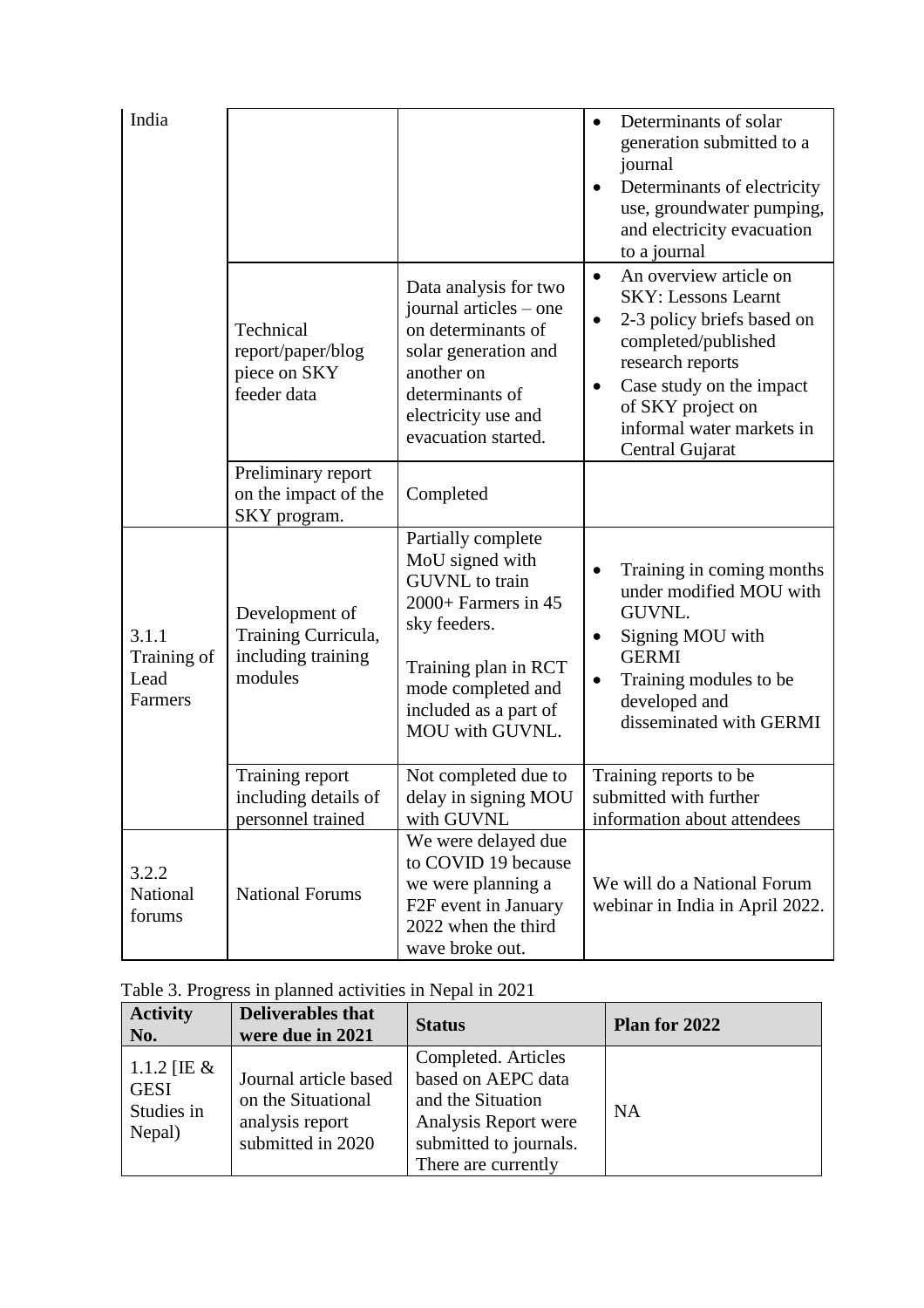|                                               |                                                                                                                                                                                            | under review                                                                                                                                              |                                                                                                                                                                                                                                                                                                                                                      |
|-----------------------------------------------|--------------------------------------------------------------------------------------------------------------------------------------------------------------------------------------------|-----------------------------------------------------------------------------------------------------------------------------------------------------------|------------------------------------------------------------------------------------------------------------------------------------------------------------------------------------------------------------------------------------------------------------------------------------------------------------------------------------------------------|
|                                               | Research<br>$article/paper -$<br>Impacts of SIP from<br><b>GESI</b> lens in Nepal<br>using field data<br>(31/12/2021)                                                                      | Partially completed –<br>Internal draft ready,<br>finalizing it for journal<br>submission.                                                                | Journal article based on<br>comparisons of AEPC,<br>IWMI-ACIAR, and<br><b>ICIMOD SIP</b> models<br>from a GESI lens                                                                                                                                                                                                                                  |
|                                               | <b>Impact Evaluation</b><br>Report (Draft and<br>Final versions) based<br>on phone surveys<br>and IE survey (31-<br>$12-2021$                                                              | Completed: Detailed<br>report based on Phone<br>and Household Surveys<br>is complete. An internal<br>review is ongoing.                                   | Journal article based on<br>quantitative surveys<br>(phone surveys and<br>household surveys)<br><b>IWMI</b> Research Report<br>summarizing impact<br>evaluation of SIPs<br>(quantitative – phone and<br>household surveys and<br>qualitative – GESI work)                                                                                            |
|                                               | Draft Journal article<br>note based on<br>analysis of policy<br>documents through<br><b>GESI</b> lens<br>$(31/08/2021 - a$<br>combined paper with<br>data from<br>Bangladesh and<br>Nepal) | Completed: The final<br>draft is submitted for<br>internal review                                                                                         | Journal article based on<br>the research report on<br>Policy review on GESI in<br>SIP in Nepal and<br>Bangladesh (30-06-2022)<br><b>Report on Desk</b><br>Assessment for the<br>development of country-<br>specific emission factors<br>in the agriculture sector of<br>Nepal on specific request<br>from NDC Partnership<br>and Government of Nepal |
|                                               | Two to three blog<br>posts and regular<br>contributions to the<br>SDC-SoLAR<br>newsletter-<br>throughout the year                                                                          | Not yet started. The<br>vendor has been<br>selected, and all<br>questionnaires are<br>under preparation.<br>Surveys to be launched<br>in March/April 2021 | • Workshop Report on<br>World Water Week (30-<br>$04 - 2022$<br>• Province / local level<br>workshops Report (31-<br>$12-2022$<br>• Popular articles<br>published                                                                                                                                                                                    |
| 2.2.3 Grid-<br>connected<br>pilot in<br>Nepal | Technical notes,<br>methodological<br>notes, and<br>instruments for<br>surveys                                                                                                             | • Site feasibility survey<br>and selection<br>completed<br>A four-party<br>agreement was signed<br>between<br>Chhipaharmai Rural                          | • Installation of the MG<br>grid in the next six<br>months<br>• On-site monitoring<br>protocol tested and<br>implemented                                                                                                                                                                                                                             |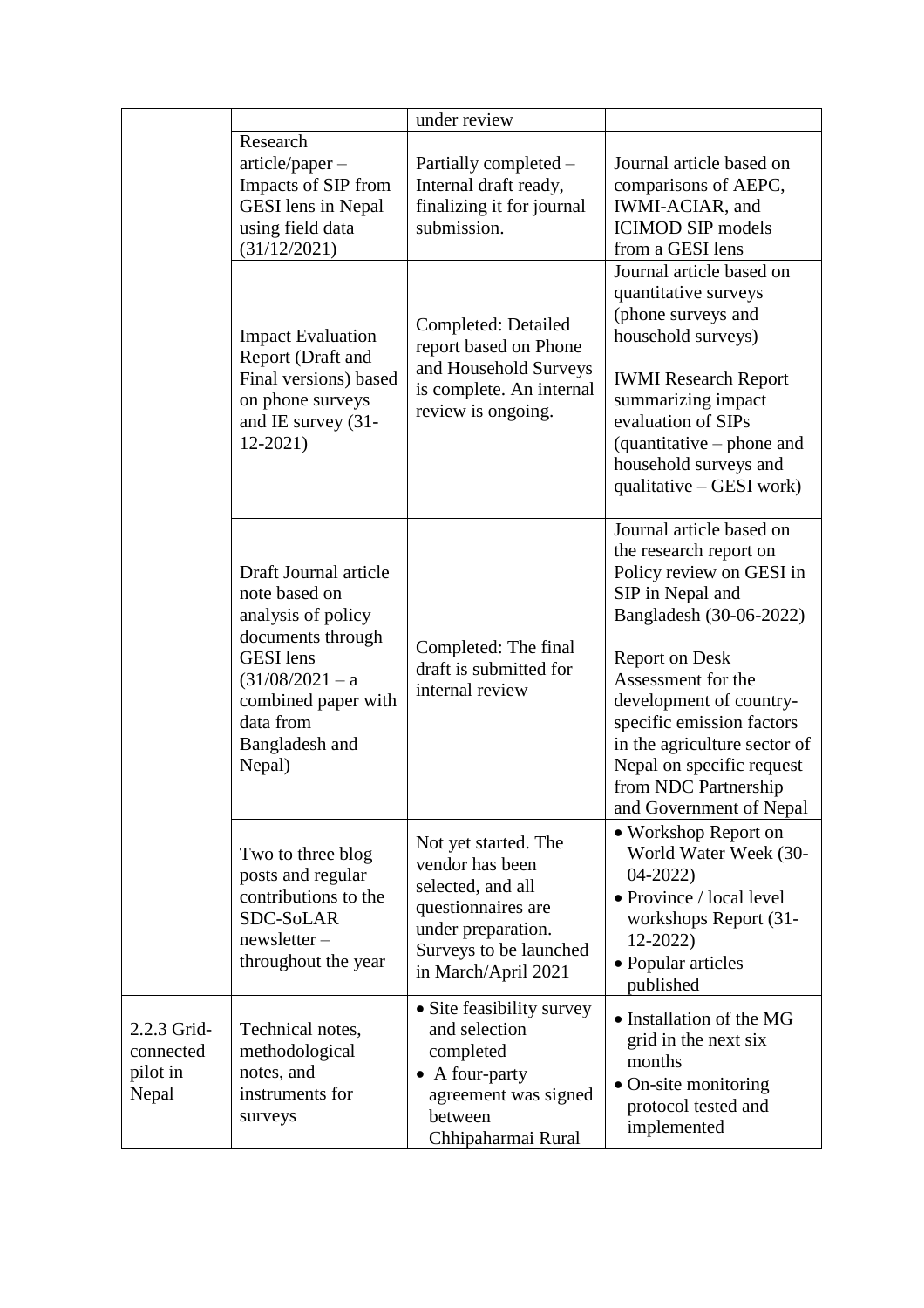|                                               |                                                                                                                                             | Municipality, IMWI,<br>NEA, and AEPC.<br>· Methodological note<br>on impact assessment<br>drafted.                 |                                                                                                      |
|-----------------------------------------------|---------------------------------------------------------------------------------------------------------------------------------------------|--------------------------------------------------------------------------------------------------------------------|------------------------------------------------------------------------------------------------------|
|                                               | Draft baseline report<br>summarizing results<br>from qualitative and<br>quantitative surveys,<br>including GESI<br>outcomes                 | Not yet started: Will<br>start after installation of<br>MG system only                                             | Baseline report with<br>results from surveys,<br>including GESI outcomes                             |
|                                               | <b>Technical report</b><br>with installed micro-<br>grid system and its<br>functioning                                                      | Not yet started: due to<br>field restrictions related<br>to COVID-19                                               | Grid connection<br>completed                                                                         |
| 3.1.1<br>Training for<br>local<br>technicians | Training materials<br>(curricula/modules);<br>Trainee has been<br>chosen; All technical<br>and logistical<br>arrangements are<br>finalized. | Nepal: 7-day residential<br>training completed with<br>20 farmers.                                                 | • Finish second training<br>• Develop a training<br>manual (in Nepali and<br>with detailed contents) |
| in Nepal                                      | Training report<br>including details of<br>persons attended                                                                                 | Submitted                                                                                                          | a training report with<br>details of training<br>delivery, participants,<br>feedback, etc.           |
| 3.2.2<br>National<br>Forum in                 | National forum<br>workshop report                                                                                                           | Completed:<br>Webinar organized on<br>5 <sup>th</sup> of February 2022<br>and webinar report has<br>been prepared. | Organize and prepare<br>workshop report                                                              |
| Nepal                                         | At least one policy<br>brief outlining the<br>main findings and<br>policy implications                                                      | In progress                                                                                                        | Policy brief based on the<br>theme of the national<br>forum                                          |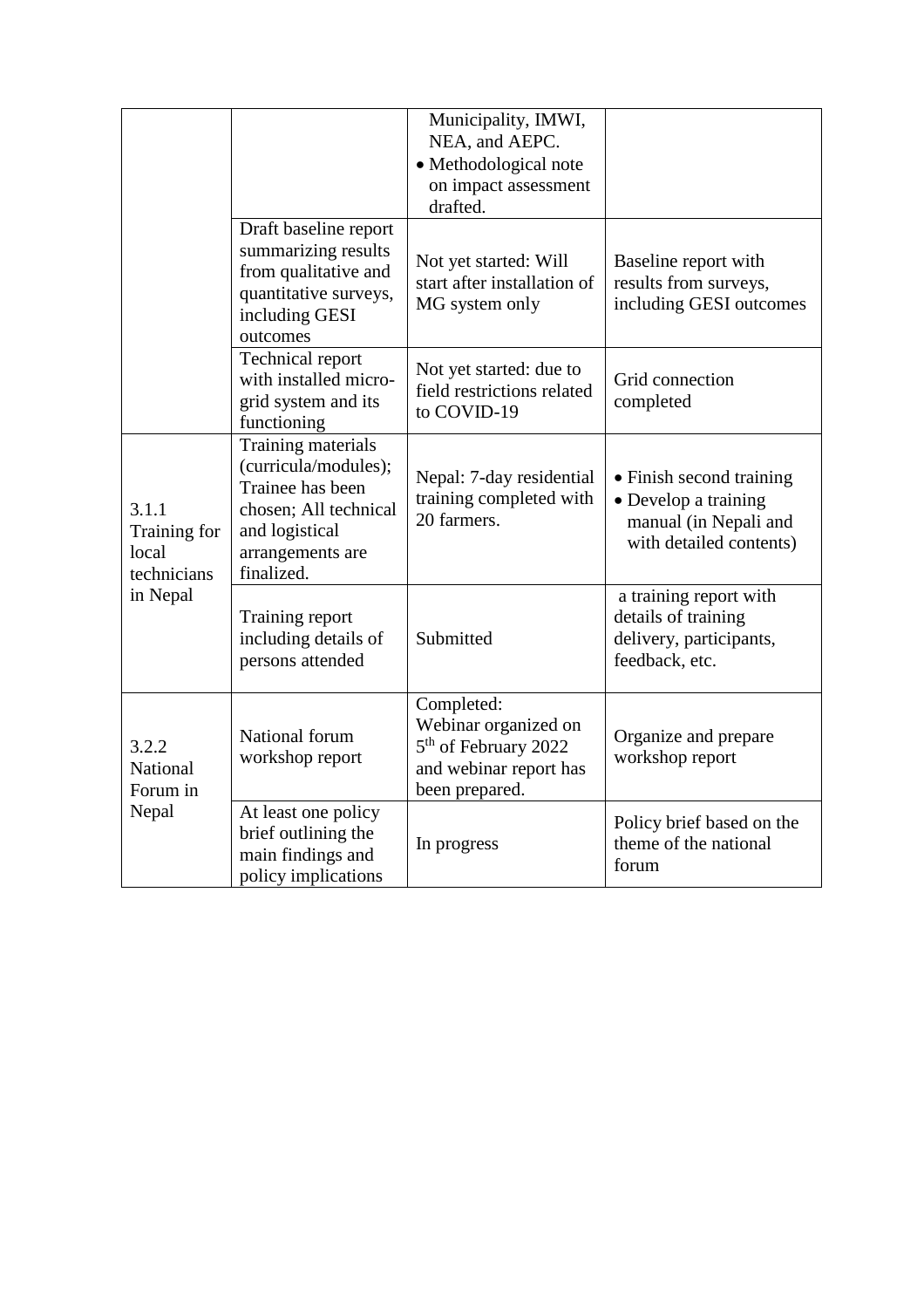| <b>Activity No.</b>                                                                 | <b>Deliverables</b> that<br>were due in 2021                                                                                                                              | <b>Status</b>                                                                                                                                                                                                                                                                                                                                                     | Plan for 2022                                                                                                                                                                                                 |  |  |
|-------------------------------------------------------------------------------------|---------------------------------------------------------------------------------------------------------------------------------------------------------------------------|-------------------------------------------------------------------------------------------------------------------------------------------------------------------------------------------------------------------------------------------------------------------------------------------------------------------------------------------------------------------|---------------------------------------------------------------------------------------------------------------------------------------------------------------------------------------------------------------|--|--|
|                                                                                     | Dataset on<br>groundwater usage<br>of diesel vs. solar<br>pumps in Pakistan<br>Punjab sites – July<br>2021 socio-<br>economic survey and<br>Nov 2021 for Kharif<br>season | • Phone surveys for rapid<br>enumeration<br>• Completed: Data collected<br>through Rapid<br><b>Enumeration Survey in</b><br>three districts of the<br>province of Punjab with a<br>total of 624 respondents<br>• The final household survey<br>commenced in November<br>2021 with the same set of<br>respondents as in the<br><b>Rapid Enumeration</b><br>survey. | <b>Finalize Data</b><br>set on actual<br>groundwater<br>usage of 12<br>sites in three<br>different<br>districts of<br>Punjab for<br>Rabi and<br>Kharif seasons<br>in 2022 and<br>write reports<br>based on it |  |  |
| 1.2.3 GW<br>related studies<br>embedded in<br>demonstration<br>pilot in<br>Pakistan | Report/working<br>paper on impact of<br>SIPs on groundwater                                                                                                               | Completed: Report<br>combining results from<br>phone surveys and face-to-<br>face rapid enumeration<br>completed and is under<br>internal review.                                                                                                                                                                                                                 | Journal article<br>on the effect of<br>SIP on<br>groundwater<br>market to be<br>submitted by<br>December<br>2022                                                                                              |  |  |
|                                                                                     | A policy brief for the<br>government on the<br>promotion of SIPs                                                                                                          | <b>Partially Completed:</b><br>Methodological Note was<br>completed and shared with<br>Team. Suggestions<br>incorporated and the note<br>revised                                                                                                                                                                                                                  | To be<br>submitted by<br>May 2022                                                                                                                                                                             |  |  |
|                                                                                     | <b>Collection of Data</b><br>for the Kharif season<br>- April 2021 -<br>October 2021                                                                                      | <b>Partially Completed:</b><br>Instruments for in-situ<br>monitoring to be installed by<br>June 2022.                                                                                                                                                                                                                                                             | Complete<br>survey to be<br>deployed in<br>2021                                                                                                                                                               |  |  |
|                                                                                     | Draft Manuscript<br>based on analysis -<br>Dec 2021                                                                                                                       | Partially completed: Data<br>collection and compilation<br>in progress                                                                                                                                                                                                                                                                                            | Journal article<br>on the<br>behavioral<br>study to be<br>submitted by<br>April 2022                                                                                                                          |  |  |
|                                                                                     | Blog posts and<br>regular contributions<br>to the SDC-SoLAR<br>newsletter-                                                                                                | Completed: Video<br>documentary screened on<br>the World Water Week.                                                                                                                                                                                                                                                                                              | More popular<br>articles to be<br>published                                                                                                                                                                   |  |  |

|  | Table 4. Progress in planned activities in Pakistan in 2021 |  |  |  |  |  |  |  |
|--|-------------------------------------------------------------|--|--|--|--|--|--|--|
|--|-------------------------------------------------------------|--|--|--|--|--|--|--|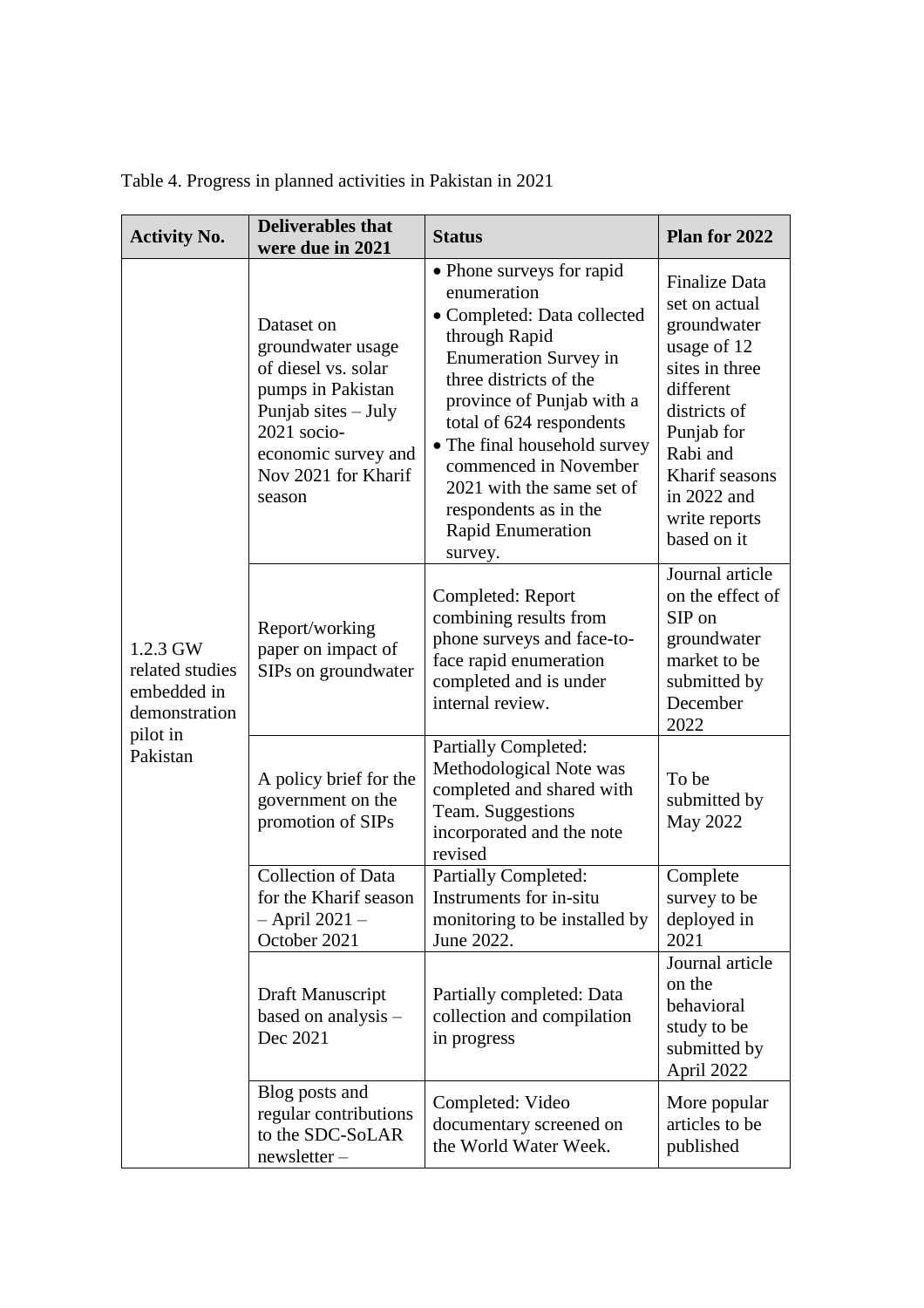|                                                                                                                               | throughout the year                                            |                                                                                                                                                                                                                                                                                                                                                                                                                                                                                                                                                                                                                                                               |                                                                                                          |
|-------------------------------------------------------------------------------------------------------------------------------|----------------------------------------------------------------|---------------------------------------------------------------------------------------------------------------------------------------------------------------------------------------------------------------------------------------------------------------------------------------------------------------------------------------------------------------------------------------------------------------------------------------------------------------------------------------------------------------------------------------------------------------------------------------------------------------------------------------------------------------|----------------------------------------------------------------------------------------------------------|
| 2.2.4<br>Demonstration<br>pilots and<br>simulation of<br>grid-<br>connected<br>pumps<br>through heat<br>sinks in<br>Pakistan  | <b>Method Statement</b>                                        | In progress:<br>A situational analysis study<br>for the province of Khyber<br>Pakhtunkhwa, Balochistan<br>& Sindh was completed.<br>Delayed, to be done in 2022:<br>simulation pilot through the<br>heat sink and choice<br>experiment.                                                                                                                                                                                                                                                                                                                                                                                                                       | Report on<br>detailed<br>methodology<br>for the choice<br>experiment to<br>be submitted<br>by March 2022 |
| 3.1.1 Training<br>of local<br>technicians in<br>Bangladesh,<br>India, and<br>Nepal;<br>training for<br>farmers in<br>Pakistan | Training curricula,<br>including training<br>modules           | Completed: Four training<br>conducted on:<br>• 1) "Design of Solar<br>Pumping Unit for<br><b>Precision Surface</b><br>Irrigation" with 70<br>participants at a partner<br>university.<br>• 2) "Operation and<br>Maintenance of Solar<br>Pumping Unit and<br><b>Precision Surface</b><br>Irrigation" was delivered<br>to 19 farmers.<br>• 3) Laser grading to prepare<br>the field for precision<br>surface irrigation using<br>SIP to 04 staff members of<br>PARC in Islamabad on<br>• 4) Virtual training on laser<br>grading to prepare the field<br>for precision surface<br>irrigation using SIP<br>• to 06 KFUEIT researchers<br>and staff was delivered | Development<br>of training<br>curricula,<br>including<br>training<br>modules                             |
|                                                                                                                               | Training report,<br>including details of<br>personnel trained. | Completed                                                                                                                                                                                                                                                                                                                                                                                                                                                                                                                                                                                                                                                     | Training<br>Report                                                                                       |
| 3.2.2 National<br>Forum in<br>Pakistan                                                                                        | National forum<br>workshop report                              | A national webinar was<br>conducted on the $5th$ of<br>December 2021, and a report<br>has been prepared.                                                                                                                                                                                                                                                                                                                                                                                                                                                                                                                                                      | National<br>Forum in<br>2022                                                                             |